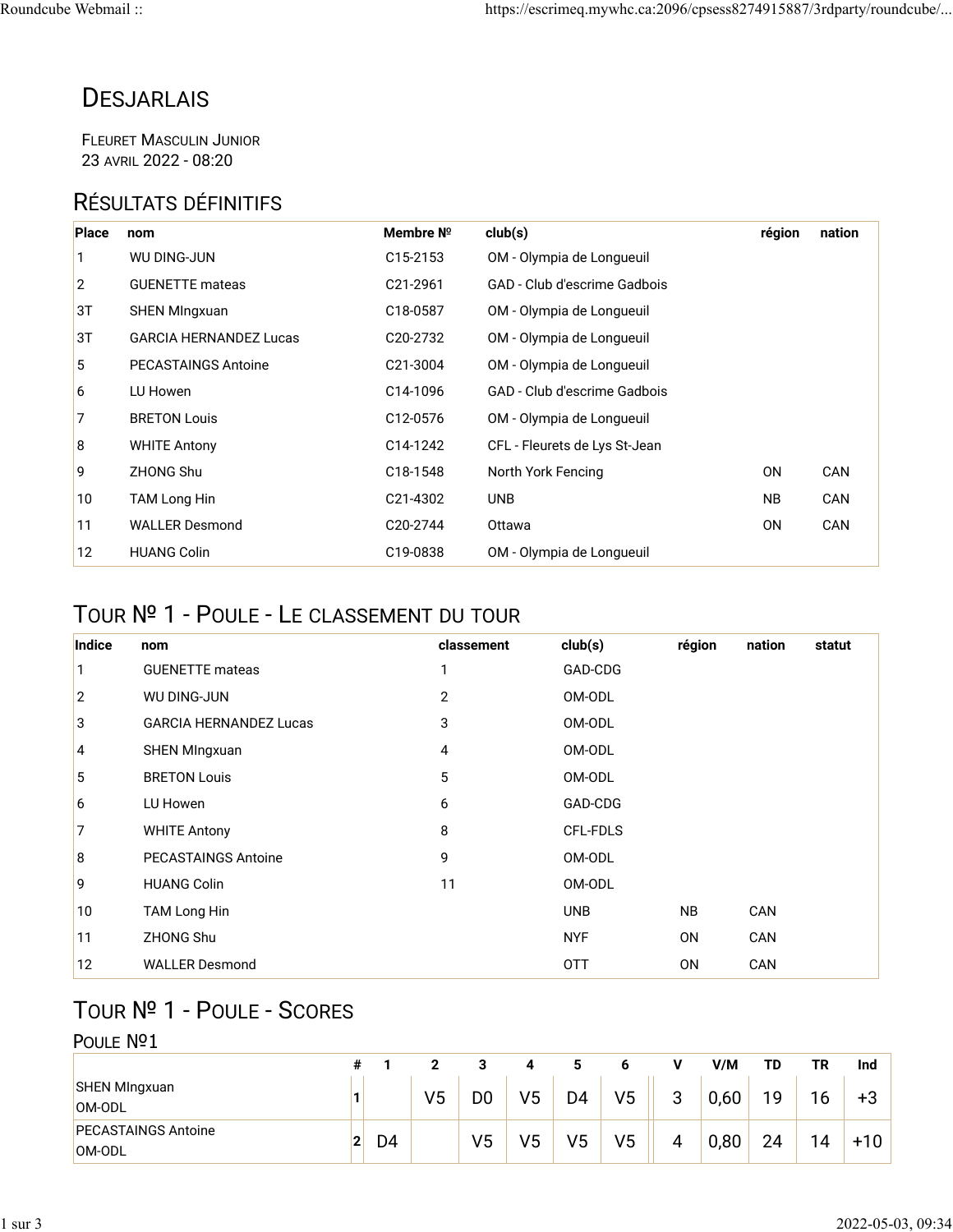| <b>BRETON Louis</b><br>OM-ODL           | 3 <sup>1</sup> | V <sub>5</sub> | D <sub>4</sub> |                | V <sub>5</sub>          | D <sub>1</sub> | V <sub>5</sub> | 3              | 0,60 | 20             | 14        | +6    |
|-----------------------------------------|----------------|----------------|----------------|----------------|-------------------------|----------------|----------------|----------------|------|----------------|-----------|-------|
| TAM Long Hin<br>UNB / NB / CAN          | $\vert$        | D <sub>1</sub> | D <sub>0</sub> | D <sub>2</sub> |                         | D <sub>2</sub> | V <sub>5</sub> | 1              | 0,20 | 10             | 23        | $-13$ |
| <b>GUENETTE</b> mateas<br>GAD-CDG       | 5 <sup>1</sup> | V <sub>5</sub> | D <sub>1</sub> | V <sub>5</sub> | V <sub>5</sub>          |                | V <sub>5</sub> | 4              | 0,80 | 21             | 12        | $+9$  |
| <b>WALLER Desmond</b><br>OTT / ON / CAN | 6              | D <sub>1</sub> | D4             | D <sub>2</sub> | D <sub>3</sub>          | D <sub>0</sub> |                | $\mathbf 0$    | 0,00 | 10             | 25        | $-15$ |
| POULE Nº2                               |                |                |                |                |                         |                |                |                |      |                |           |       |
|                                         | $\#$           | $\mathbf{1}$   | $\mathbf{2}$   | $\mathbf{3}$   | $\overline{\mathbf{4}}$ | 5              | 6              | $\mathsf{V}$   | V/M  | <b>TD</b>      | <b>TR</b> | Ind   |
| <b>WU DING-JUN</b>                      | 1              |                | D <sub>3</sub> | V <sub>5</sub> | V <sub>5</sub>          | V <sub>5</sub> | V <sub>5</sub> | 4              | 0,80 | 23             | 13        | $+10$ |
| OM-ODL                                  |                |                |                |                |                         |                |                |                |      |                |           |       |
| <b>GARCIA HERNANDEZ Lucas</b>           | $\mathbf{2}$   | V <sub>5</sub> |                | V <sub>5</sub> | V <sub>5</sub>          | V <sub>5</sub> | V <sub>5</sub> | 5              |      | 25             | 7         |       |
| OM-ODL                                  |                |                |                |                |                         |                |                |                | 1,00 |                |           | $+18$ |
| <b>HUANG Colin</b>                      | 3 <sup>1</sup> |                |                |                |                         |                |                |                |      |                |           |       |
| OM-ODL                                  |                | D <sub>1</sub> | D <sub>0</sub> |                | D <sub>1</sub>          | D <sub>1</sub> | D <sub>1</sub> | $\mathbf 0$    | 0,00 | $\overline{4}$ | 25        | $-21$ |
| LU Howen                                |                |                |                |                |                         |                |                |                |      |                |           |       |
| GAD-CDG                                 | $\vert$        | D <sub>3</sub> | D <sub>3</sub> | V <sub>5</sub> |                         | V <sub>5</sub> | V <sub>5</sub> | 3              | 0,60 | 21             | 14        | $+7$  |
| <b>ZHONG Shu</b>                        |                |                |                |                |                         |                |                |                |      |                |           |       |
| NYF / ON / CAN                          | 5              | D <sub>2</sub> | D <sub>1</sub> | V <sub>5</sub> | D <sub>0</sub>          |                | D <sub>3</sub> | 1              | 0,20 | 11             | 21        | $-10$ |
| <b>WHITE Antony</b>                     |                |                |                |                |                         |                |                |                |      |                |           |       |
| <b>CFL-FDLS</b>                         | 6              | D <sub>2</sub> | D <sub>0</sub> | V <sub>5</sub> | D <sub>3</sub>          | V <sub>5</sub> |                | $\overline{2}$ | 0,40 | 15             | 19        | -4    |

# TOUR № 2 - É.D. - LE CLASSEMENT DU TOUR

| Indice | nom                           | classement | club(s)    | région         | nation | V | V/M  | TD | TR | Ind   | statut   |
|--------|-------------------------------|------------|------------|----------------|--------|---|------|----|----|-------|----------|
| 1      | <b>GARCIA HERNANDEZ Lucas</b> | 3          | OM-ODL     |                |        | 5 | 1,00 | 25 | 7  | +18   | qualifié |
| 2      | <b>PECASTAINGS Antoine</b>    | 9          | OM-ODL     |                |        | 4 | 0,80 | 24 | 14 | $+10$ | qualifié |
| 3      | WU DING-JUN                   | 2          | OM-ODL     |                |        | 4 | 0,80 | 23 | 13 | $+10$ | qualifié |
| 4      | <b>GUENETTE</b> mateas        | 1          | GAD-CDG    |                |        | 4 | 0,80 | 21 | 12 | $+9$  | qualifié |
| 5      | LU Howen                      | 6          | GAD-CDG    |                |        | 3 | 0,60 | 21 | 14 | $+7$  | qualifié |
| 6      | <b>BRETON Louis</b>           | 5          | OM-ODL     |                |        | 3 | 0,60 | 20 | 14 | $+6$  | qualifié |
| 7      | <b>SHEN MIngxuan</b>          | 4          | OM-ODL     |                |        | 3 | 0,60 | 19 | 16 | $+3$  | qualifié |
| 8      | <b>WHITE Antony</b>           | 8          | CFL-FDLS   |                |        | 2 | 0,40 | 15 | 19 | $-4$  | qualifié |
| 9      | <b>ZHONG Shu</b>              |            | <b>NYF</b> | 0N             | CAN    | 1 | 0,20 | 11 | 21 | $-10$ | qualifié |
| 10     | <b>TAM Long Hin</b>           |            | <b>UNB</b> | <b>NB</b>      | CAN    | 1 | 0,20 | 10 | 23 | $-13$ | qualifié |
| 11     | <b>WALLER Desmond</b>         |            | <b>OTT</b> | 0 <sub>N</sub> | CAN    | 0 | 0,00 | 10 | 25 | $-15$ | qualifié |
| 12     | <b>HUANG Colin</b>            | 11         | OM-ODL     |                |        | 0 | 0,00 | 4  | 25 | $-21$ | qualifié |

# TOUR № 2 - É.D. - SCORES

| Tableau de 16                   | Tableau de 8                          | <b>Demi-finales</b> | <b>Finale</b> |  |
|---------------------------------|---------------------------------------|---------------------|---------------|--|
| $(1)$ GARCIA HERNANDEZ<br>Lucas |                                       |                     |               |  |
| OM-ODL                          | (1) GARCIA HERNANDEZ<br><b>ILucas</b> |                     |               |  |
| $(16) - BYE -$                  |                                       |                     |               |  |